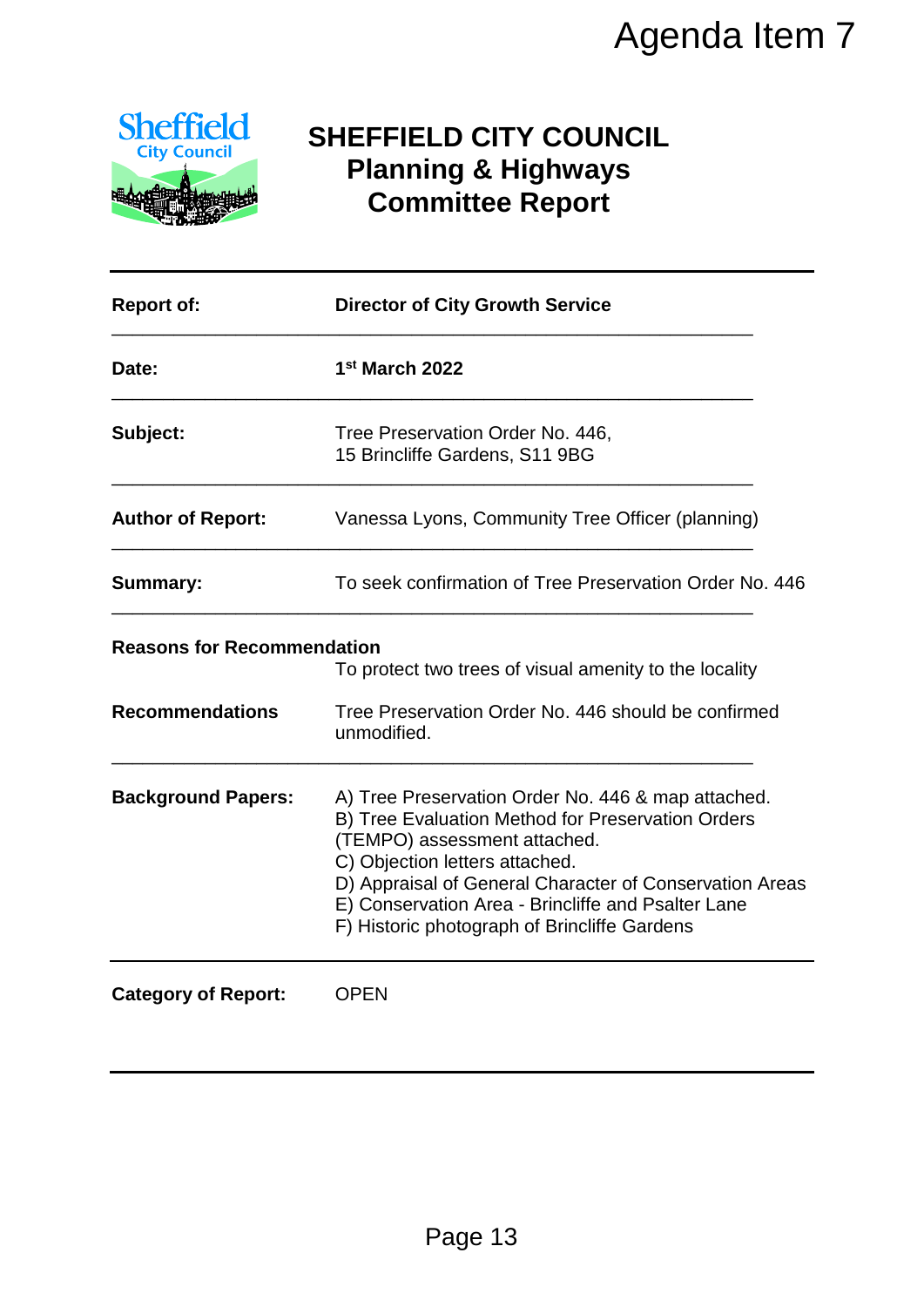## CITY GROWTH SERVICE

REPORT TO PLANNING & HIGHWAYS COMMITTEE 1 st March 2022

TREE PRESERVATION ORDER NO. 446

15 Brincliffe Gardens, S11 9BG

- 1.0 PURPOSE
- 1.1 To seek confirmation of Tree Preservation Order No. 446.
- 2.0 BACKGROUND
- 2.1 Tree Preservation Order No.446 ('the Order') was made on 27<sup>th</sup> October 2021 to protect two mature lime trees (Tilia x europaea) located on the highway, directly to the north of the front boundary of 15 Brincliffe Gardens. A copy of the Order, with its accompanying map, is attached as Appendix A.
- 2.2 The two trees are located within the Nether Edge Conservation Area, on the public highway to the north of the front boundary with 15 Brincliffe Gardens. They are fully visible from the vantage point of the highway, mature, and without any major, outward defects. They form part of an avenue of lime trees which run alongside both edges of the highway. A description of this Nether Edge Conservation Area on the Sheffield City Council website states that it is noted for its avenues of lime trees, with the Brincliffe and Psalter Lane area in particular characterised by "roads framed by roadside trees" which are considered a "significant unifying factor" of the Conservation Area. The retention of these trees, which form an integral part of the Conservation Area is therefore highly desirable.
- 2.3 The land on which the trees stand is located within the Nether Edge Conservation Area, so the trees are already protected to a limited extent by Section 211 of the Town and Country Planning Act 1990. This requires that notice is served upon the Council before works to a tree can be carried out. This gives the Council the opportunity to make a Tree Preservation Order where that is considered expedient. Notice of intention to remove the two highway lime trees was served upon the Council on 5<sup>th</sup> October 2020, it being understood that this was to facilitate creation of a driveway which crosses the public footpath.
- 2.4 While an application for permission to create a vehicular access was previously made, permission for this has not been granted. Full planning permission (ref: 19/04301/FUL) has been granted for some development work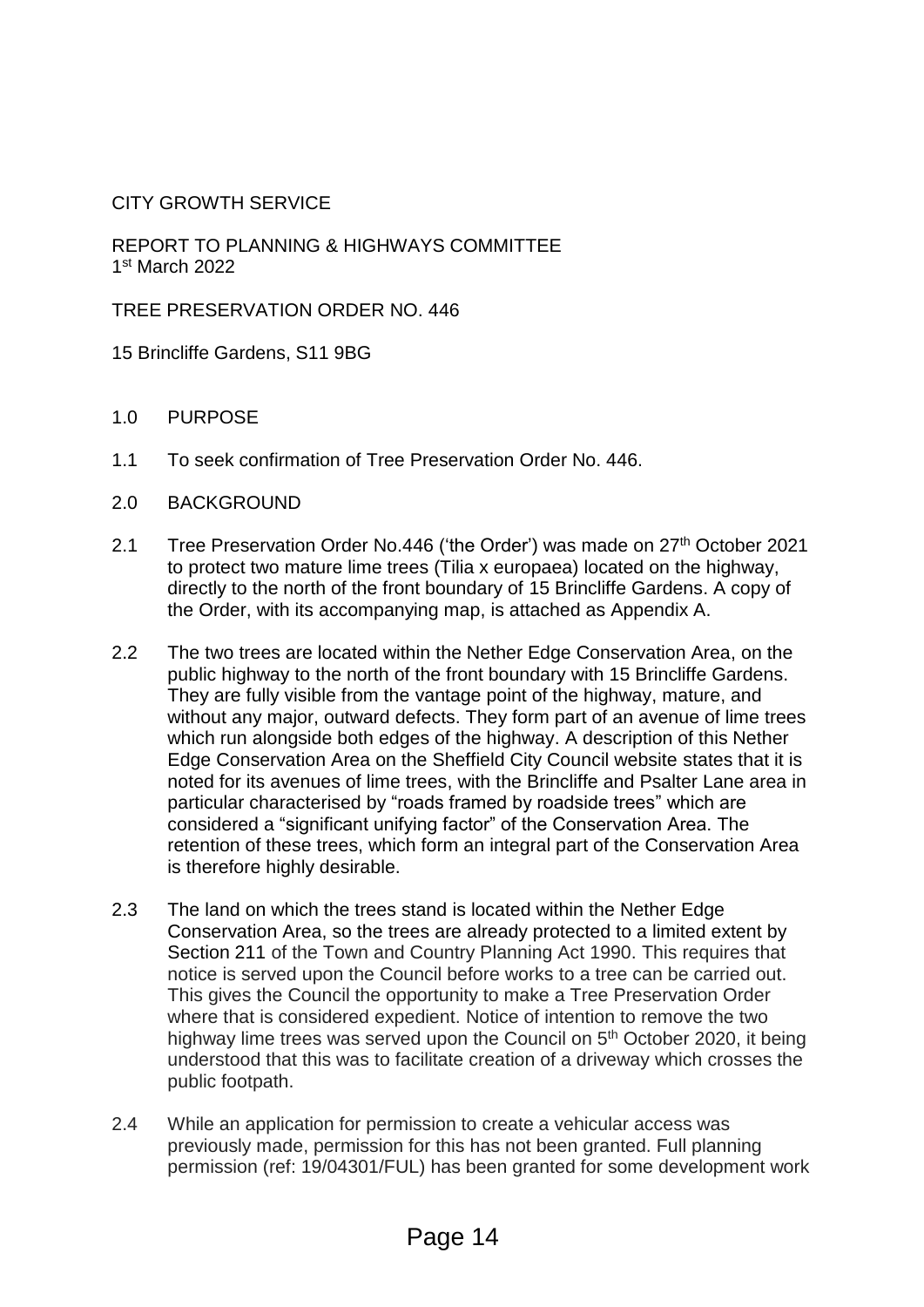to take place at number 15, namely the demolition of outbuildings and erection of a three-storey side extension to a dwellinghouse, but this specifically did not include permission to create a driveway. It was noted in the decision notice for the permission that the creation of permeable hardstanding and the widening of the entrance to form a vehicle access (driveway) "do not require planning permission". It was therefore removed from the description of the proposed development prior to permission being granted. Said work could be carried out pursuant to existing permitted development rights, albeit the Council's approval for how that work would affect the adjacent highway would be treated as a separate matter which could potentially be approved under the provisions of the Highways Act 1980.

- 2.5 It was advised within the decision notice that an application under the Highways Act for the vehicle access across the footway and highway verge would be unlikely to be supported due to the damage it would cause to the adjacent highway trees. Therefore, upon receipt of the section 211 notice to remove the trees, it was deemed expedient to serve a TPO in order to protect them.
- 2.6 A person would not be able to remove trees which do not belong to them without proper approval, as they would be at risk of damaging property they do not own or control. Nevertheless, the risk posed to the trees was such that it was deemed expedient to further protect them with a TPO, which both has the effect of attaching more severe offences for unauthorised work to the trees while also restraining existing permitted development rights.
- 2.7 The TPO does not affect the permission as that was explicitly stated to not include approval for the construction of a driveway. It also did not include approval for the removal of the trees which are now the subject of the TPO.
- 2.8 A condition inspection of the trees was carried out in September 2021 by two assessing officers at the time. The trees were found to be in reasonable condition, with no obvious health and safety defects requiring major intervention. A TEMPO assessment was conducted by the assessing officer (see Appendix B) who scored the trees with 16 points respectively, indicating the trees as definitely meriting protection under a Tree preservation Order.
- 2.9 The TEMPO Assessment demonstrated that the trees are fully publicly visible, in reasonable health, with a life expectancy of up to forty years. Being in an avenue, they form part of a group which is desirable to retain due to its cohesion. The trees also contribute to the character of the conservation area, as lime avenues are noted as a significant unifying factor of the Nether Edge area as a whole.
- 2.10 One objection to the TPO was submitted by the applicant under the s211 notice (see Appendix C for the full text).

The objection concludes with a series of points which summarise the basis on which it is made. The relevant points are reproduced below, with the Council's response following.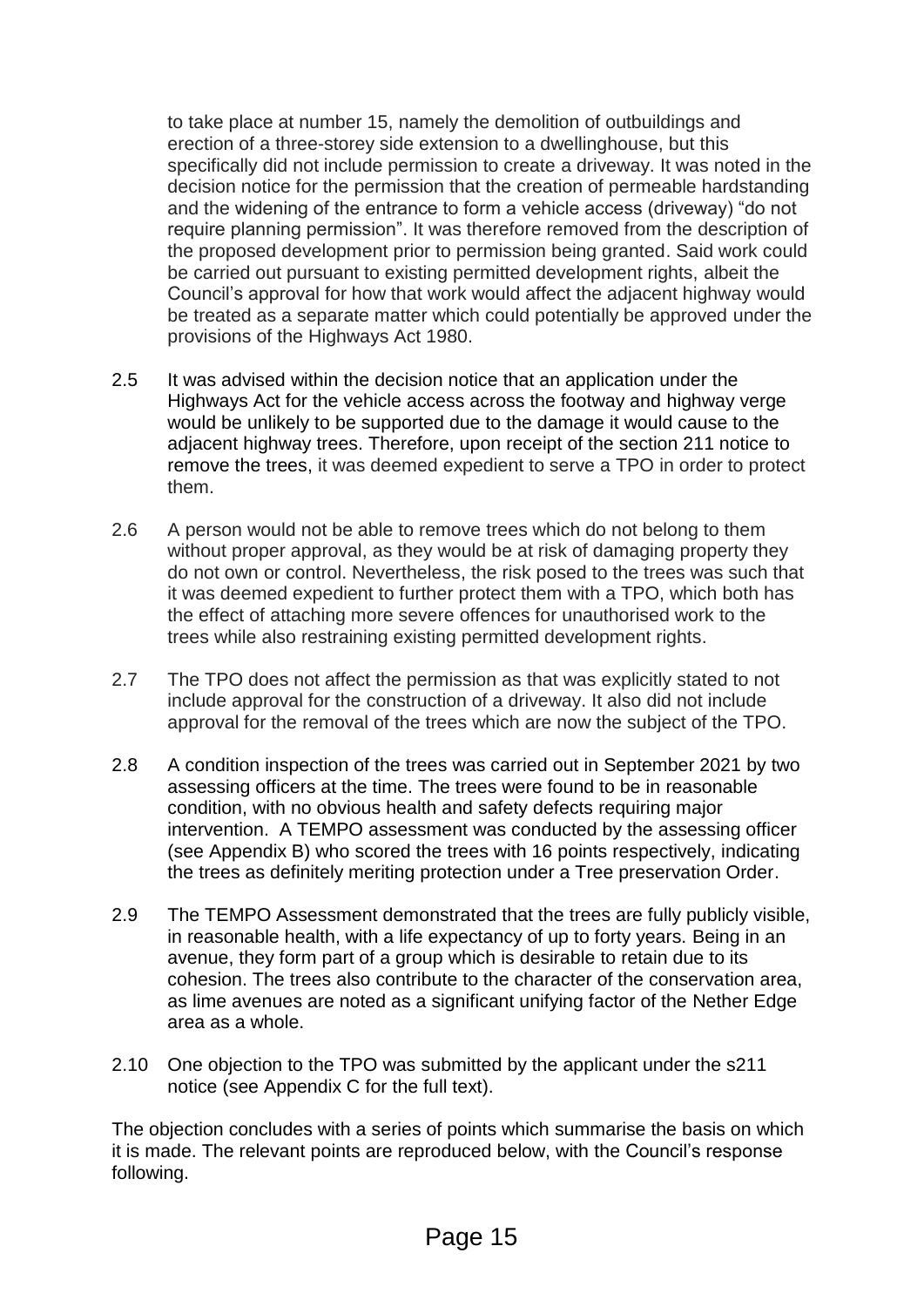*1 – There is no need for these trees to be protected. The decision as to how they are pruned or whether they are removed is entirely the Highway departments. It is not expedient for the Planning Department to involve themselves and this TPO will make no difference to anything.*

The full text of the objection makes reference to the Government's guidance on TPOs and asserts that it states that trees that are in good management do not need to be protected by TPOs. The guidance actually states that "*it is unlikely to be necessary to make an Order in respect of trees which are under good arboricultural or silvicultural management*" (emphasis added). While the trees which are subject to the TPO can be considered to be under good management, a threat to the trees was identified which originated outside of the Council. Therefore, the Council's management of the trees is immaterial as to whether it was considered expedient to apply a deterrent for the carrying out of works to the trees, which have been identified as having sufficient amenity value to justify protection.

 *2 – Although the trees are prominent in the highway, Brincliffe Gardens is not a major thoroughfare and very few people are likely to pass by. There are numerous other trees in the street and these two are extremely nondescript specimens. In other words, the trees have low amenity value.*

Local planning authorities can make a [Tree Preservation Order](http://www.legislation.gov.uk/uksi/2012/605/regulation/3/made) if it appears to them to be "*[expedient in the interests of amenity to make provision for the preservation of](http://www.legislation.gov.uk/ukpga/1990/8/section/198)  [trees or woodlands in their area](http://www.legislation.gov.uk/ukpga/1990/8/section/198)*", as per the legislation. In assessing amenity, Government guidance states that the local authority must consider the visibility of the tree(s), and the trees' individual, collective and wider impact, which should take into account the size and form of the tree, its future potential as an amenity, rarity, cultural or historic value and contribution to the landscape and to the conservation area. This must then be followed by an assessment of expediency before making an order. The greater the risk of trees being felled, pruned or damaged in ways which would have a significant impact on the amenity of the area, the greater the expediency.

The trees in question have been assessed using the Tree Evaluation Method for Preservation Orders. This is a widely used and accepted method of assessing trees for protection under an order, and which considers visibility, and the individual, collective and wider impact of the tree, to arrive at an evaluation of amenity, followed by an assessment of expediency. The combination of the TEMPO assessment and the threat to the trees identified through receipt of the s211 notice was enough for it to be considered expedient to make the TPO.

 *3 – This TPO could be looked upon as an attempt to withdraw a planning permission, which cannot possibly be a proper use of the TPO system.*

A TPO cannot have the effect of withdrawing planning permission. Having planning permission which includes works to a tree subject to a TPO removes the requirement to separately obtain consent for those works under regulation 13 of the Town and Country Planning (Tree Preservation)(England) Regulations 2012. It is one of the exceptions under regulation 14.

In addition, the planning permission in question is clear that, due to the removal of the vehicle access and removal of trees from the description of the proposed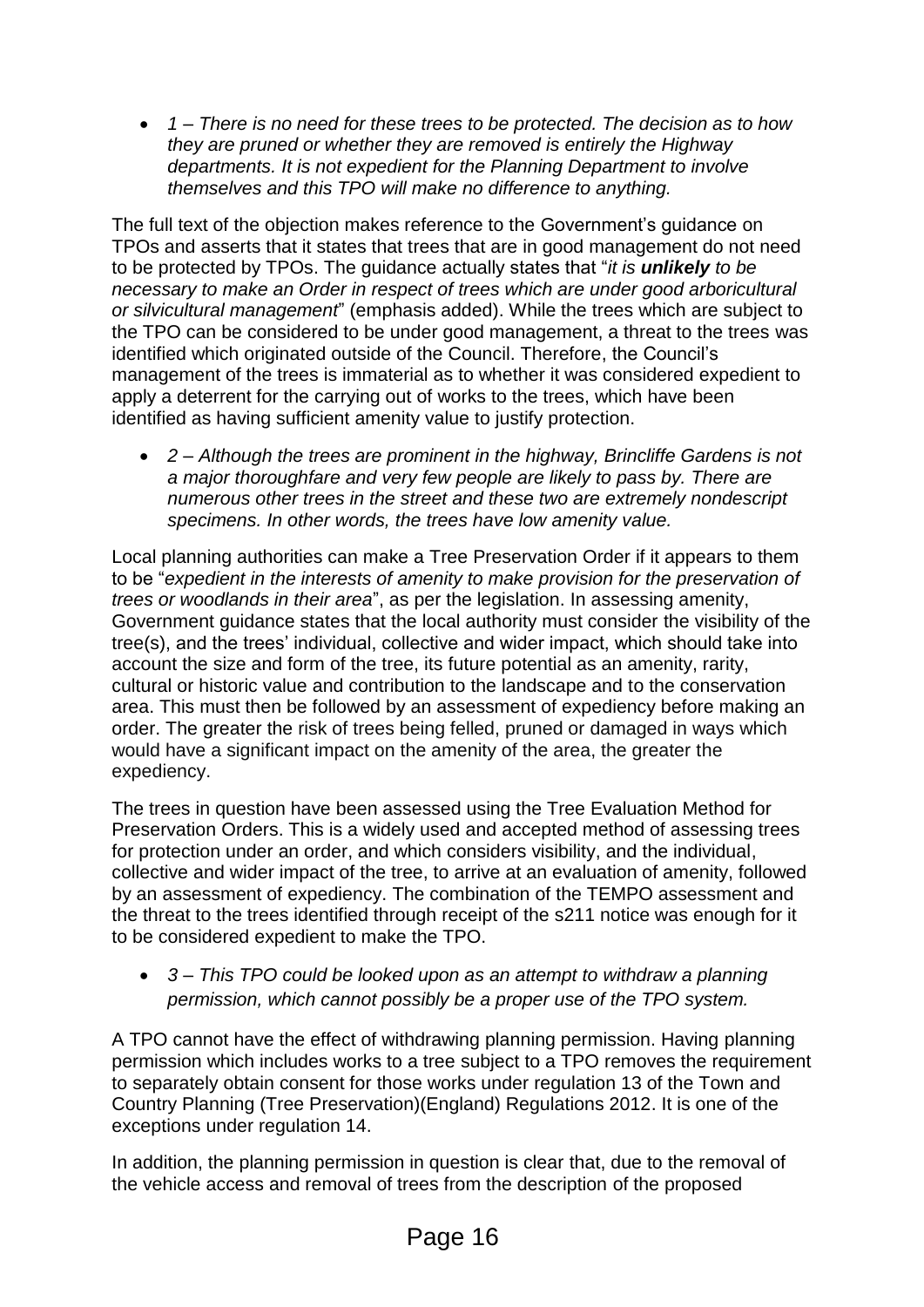development, together with further clarification within the directives, the permission does not include the driveway. Therefore, as it does not include any aspect which would grant permission for the removal of the trees, the making of the TPO cannot be seen as a means of withdrawing that. Any permitted development rights which may exist for the driveway can be restricted through the making of the TPO. This is described in regulation 14(1)(a)(vii) of the aforementioned 2012 regulations.

 *4 - The TPO seems most likely to make an already complicated situation even more complicated, which is also not a desirable state of affairs.*

The effect of the TPO is straightforward – it makes it an offence to carry out works to the trees it protects. The view of officers was that, without sufficient deterrent, there was a possibility the trees could be removed. It is clear there was a proposal for their removal hence why the section 211 notice was received.

- 3.0 VISUAL AMENITY ASSESSMENT
- 3.1 Visibility: The trees are clearly visible from a public vantage point, standing as they do in the highway.
- 3.2 Individual, collective and wider impact: The trees are reasonable in form, with a life expectancy of 20-40 years. This secures their future potential to provide amenity to the area for some time to come. The trees form part of an avenue which is cohesive in its form, the aesthetic value of which would be lessened via the removal of two of its' constituent parts. As part of a prominent avenue, the trees can be considered as making a contribution to the landscape and a significant contribution to the character of the Nether Edge Conservation Area.
- 3.3 Brincliffe Gardens remains one of the most complete examples of Lime avenues on the Kenwood estate, with nearby avenues such as Albany, Montgomery, Kenbourne and Rundle Road being far less complete. The Council's own Conservation area documents for this area highlight the tree lined streets as being a feature (See point 11.8 in Appendix D and points 8.0 of Appendix E). The same documents also make reference to the degradation of these avenues through the creation of driveways (see 8.3 and 9.1 Appendix E). Historical photographic evidence (Appendix F) shows Brincliffe Gardens as already tree lined with young trees at a time when only three houses had been built, indicating that the street was created with the trees as an integral part of the street's plan. As such the trees clearly meet the criteria which the local authority is asked to consider when assessing amenity. Their loss would add to the degradation of the conservation area, and their retention is therefore desirable.
- 3.4 A Tree Evaluation Method for Preservation Orders (TEMPO) assessment was carried out by the assessing officer at the time and is attached as Appendix B. The assessment produced a clear recommendation for protection.
- 4.0 EQUAL OPPORTUNITIES IMPLICATIONS
- 4.1 There are no equal opportunities implications.